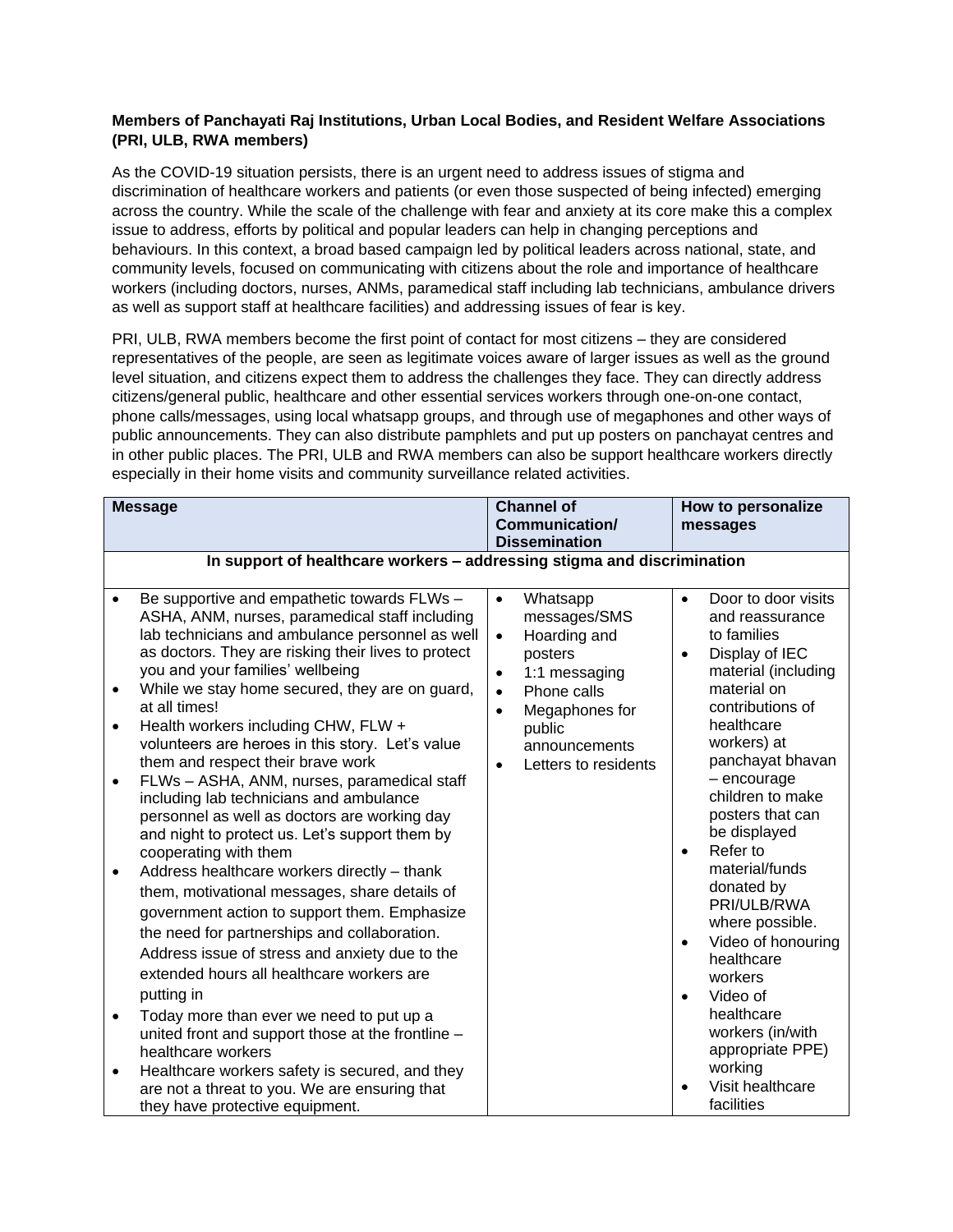| $\bullet$<br>$\bullet$<br>$\bullet$ | जिनके होने से है बेफिक्री<br>जिनके होने से है उम्मीद<br>वह सब जो हमारी हिफाज़त के लिए बढ़ रहे है<br>मज़बूत करें उन हाथों को<br>जो हमारे लिए लड़ रहे हैं<br>जो बचा रहे हैं हमारी जान<br>करना है उनका सम्मान<br>कोरोना के ख़िलाफ़ इनका योगदान<br>याद रखेगा हिंदुस्तान<br>लगा रहे हैं जो कोरोना पर लगाम<br>ऐसे योद्धाओं को देश का सलाम<br>In support of persons affected with COVID 19 and general public |           |                              | $\bullet$<br>$\bullet$ | Send a<br>personalized letter<br>to all healthcare<br>workers<br>applauding their<br>work and spirit<br><b>Support FLWs</b><br>(ASHAs/ANMs) to<br>conduct home<br>visits<br>Set up / activate<br>existing<br>committees<br>(VHSNC/SMC/Mot<br>hers<br>Committees/SHGs<br>) to share<br>information,<br>support healthcare<br>workers, protect<br>from stigma |
|-------------------------------------|--------------------------------------------------------------------------------------------------------------------------------------------------------------------------------------------------------------------------------------------------------------------------------------------------------------------------------------------------------------------------------------------------------|-----------|------------------------------|------------------------|-------------------------------------------------------------------------------------------------------------------------------------------------------------------------------------------------------------------------------------------------------------------------------------------------------------------------------------------------------------|
| $\bullet$                           | Do not fear - Approximately 80% COVID 19                                                                                                                                                                                                                                                                                                                                                               | $\bullet$ | Whatsapp                     |                        | Highlight stories of                                                                                                                                                                                                                                                                                                                                        |
|                                     | recover without requiring special treatment<br>Accept and provide compassion to those who                                                                                                                                                                                                                                                                                                              | $\bullet$ | messages/SMS<br>Hoarding and |                        | patients who have                                                                                                                                                                                                                                                                                                                                           |
|                                     | get infected with the virus as this can lead                                                                                                                                                                                                                                                                                                                                                           |           | posters                      |                        | recovered from                                                                                                                                                                                                                                                                                                                                              |
|                                     | people to hide it. This undermines our society's,                                                                                                                                                                                                                                                                                                                                                      | $\bullet$ | 1:1 messaging                |                        | covid and the                                                                                                                                                                                                                                                                                                                                               |
|                                     | community's and family's efforts to overcome the                                                                                                                                                                                                                                                                                                                                                       | $\bullet$ | Phone calls                  |                        | healthcare                                                                                                                                                                                                                                                                                                                                                  |
|                                     | pandemic.                                                                                                                                                                                                                                                                                                                                                                                              | $\bullet$ | Megaphones for               |                        | workers who                                                                                                                                                                                                                                                                                                                                                 |
| $\bullet$                           | Be kind! With time, the virus may go away, but                                                                                                                                                                                                                                                                                                                                                         |           | public                       |                        | helped them and                                                                                                                                                                                                                                                                                                                                             |
|                                     | the social impacts of discrimination remain and                                                                                                                                                                                                                                                                                                                                                        |           | announcements                |                        | are not infected                                                                                                                                                                                                                                                                                                                                            |
|                                     | will fragment and leave permanent scars on our<br>society.                                                                                                                                                                                                                                                                                                                                             | $\bullet$ | Letters to residents         |                        | themselves. Invite                                                                                                                                                                                                                                                                                                                                          |
|                                     | Talk positively and emphasize the effectiveness                                                                                                                                                                                                                                                                                                                                                        |           |                              |                        | people to share                                                                                                                                                                                                                                                                                                                                             |
|                                     | of prevention and treatment measures - it is                                                                                                                                                                                                                                                                                                                                                           |           |                              |                        | positive stories                                                                                                                                                                                                                                                                                                                                            |
|                                     | important to note that for most people this is a                                                                                                                                                                                                                                                                                                                                                       |           |                              |                        | online.                                                                                                                                                                                                                                                                                                                                                     |
|                                     | disease they can overcome.                                                                                                                                                                                                                                                                                                                                                                             |           |                              | $\bullet$              | Thanking people                                                                                                                                                                                                                                                                                                                                             |
| $\bullet$                           | Emphasize the effectiveness of adopting                                                                                                                                                                                                                                                                                                                                                                |           |                              |                        | for their                                                                                                                                                                                                                                                                                                                                                   |
|                                     | protective public health measures taken by                                                                                                                                                                                                                                                                                                                                                             |           |                              |                        | collaboration and                                                                                                                                                                                                                                                                                                                                           |
|                                     | Government of India, Ministry of Health and<br>Family Welfare to prevent acquiring the new                                                                                                                                                                                                                                                                                                             |           |                              |                        | support                                                                                                                                                                                                                                                                                                                                                     |
|                                     | coronavirus, as well as early screening, testing                                                                                                                                                                                                                                                                                                                                                       |           |                              | $\bullet$              | Emphasize need                                                                                                                                                                                                                                                                                                                                              |
|                                     | and treatment. Necessary infrastructure and                                                                                                                                                                                                                                                                                                                                                            |           |                              |                        | for solidarity                                                                                                                                                                                                                                                                                                                                              |
|                                     | services are available to support the population.                                                                                                                                                                                                                                                                                                                                                      |           |                              |                        | Visit healthcare                                                                                                                                                                                                                                                                                                                                            |
|                                     | Fight the ailment, not the ailing                                                                                                                                                                                                                                                                                                                                                                      |           |                              |                        | facilities                                                                                                                                                                                                                                                                                                                                                  |
| $\bullet$                           | Anyone can get infected with COVID 19, Let's                                                                                                                                                                                                                                                                                                                                                           |           |                              |                        |                                                                                                                                                                                                                                                                                                                                                             |
|                                     | focus on prevention and follow the norms                                                                                                                                                                                                                                                                                                                                                               |           |                              |                        |                                                                                                                                                                                                                                                                                                                                                             |
| $\bullet$                           | Be a well-wisher to those in isolation/ quarantine                                                                                                                                                                                                                                                                                                                                                     |           |                              |                        |                                                                                                                                                                                                                                                                                                                                                             |
|                                     | and their families. Testing, Isolation and<br>quarantine are meant to protect the family and                                                                                                                                                                                                                                                                                                           |           |                              |                        |                                                                                                                                                                                                                                                                                                                                                             |
|                                     | community                                                                                                                                                                                                                                                                                                                                                                                              |           |                              |                        |                                                                                                                                                                                                                                                                                                                                                             |
|                                     | Celebrate recovered patients as winners. They                                                                                                                                                                                                                                                                                                                                                          |           |                              |                        |                                                                                                                                                                                                                                                                                                                                                             |